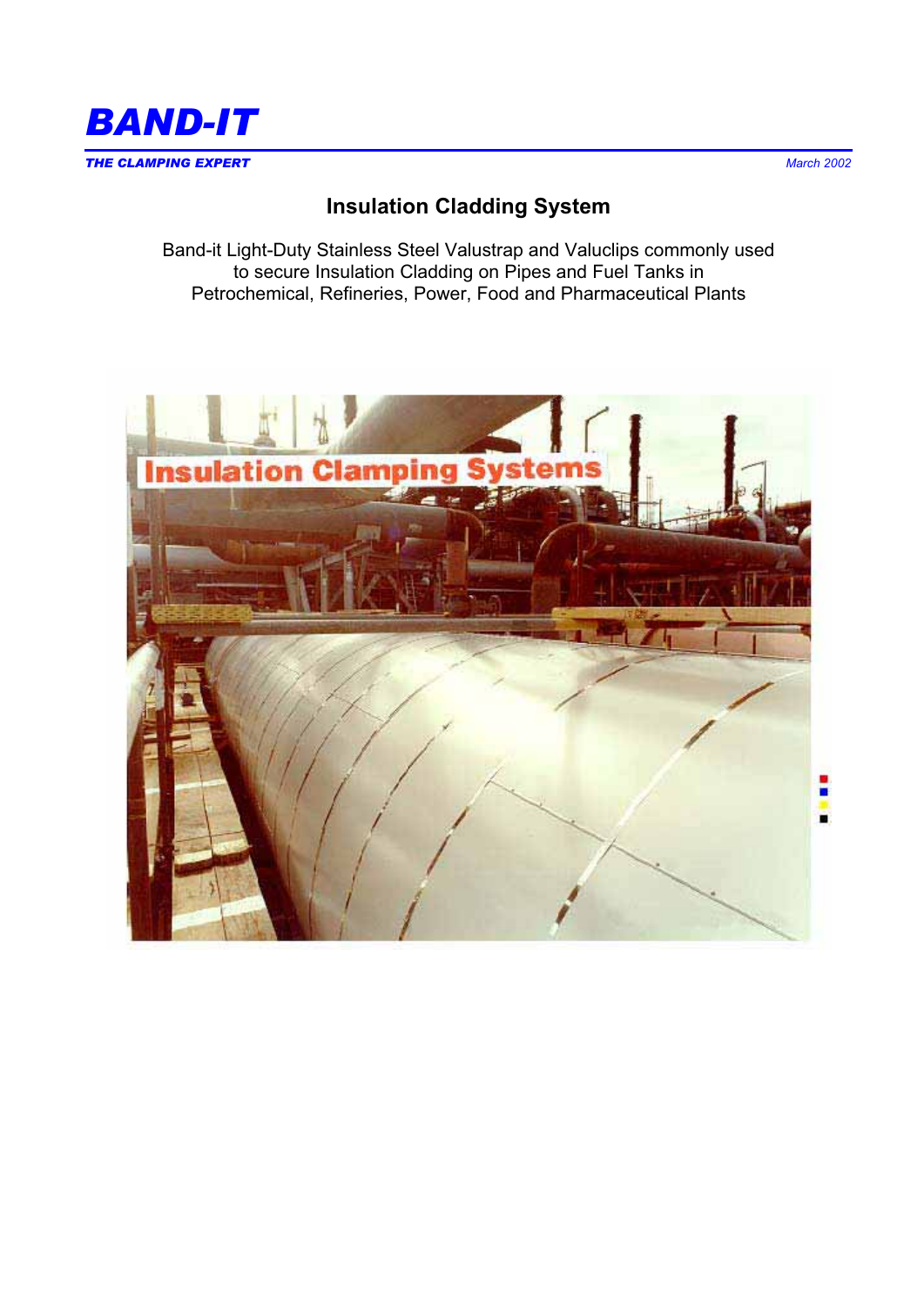

# **Insulation Cladding System – Tank Farm NZ**

316 Stainless Steel Band and Buckle Clamps used to secure Insulation Cladding on Pipes and Fuel Tanks in this Sea-Front Installation